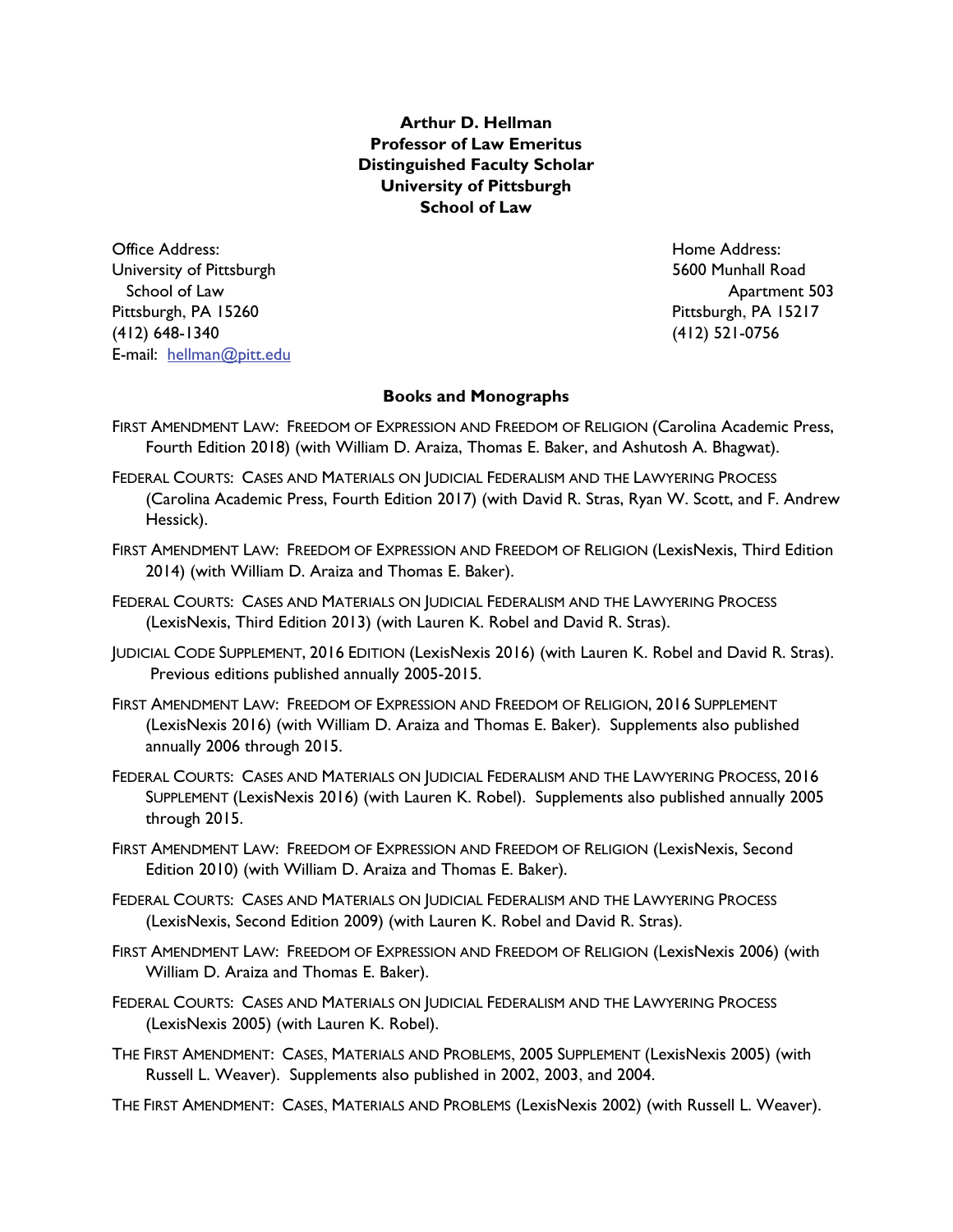Arthur D. Hellman Page 2

- UNRESOLVED INTERCIRCUIT CONFLICTS: THE NATURE AND SCOPE OF THE PROBLEM (Federal Judicial Center 1996) (supplementing Phase I report transmitted to Congress by the Chief Justice pursuant to Judicial Improvements Act of 1990).
- RESTRUCTURING JUSTICE: THE INNOVATIONS OF THE NINTH CIRCUIT AND THE FUTURE OF THE FEDERAL COURTS (general editor and contributor) (Cornell University Press, 1990).
- LAWS AGAINST MARIJUANA: THE PRICE WE PAY (University of Illinois Press, 1975).

## **Studies of Federal Judicial Ethics**

- *An Unfinished Dialogue: Congress, the Judiciary, and the Rules for Federal Judicial Misconduct Proceedings*, 32 Georgetown Journal of Legal Ethics 341 (2019), available at https://papers.ssrn.com/sol3/papers.cfm?abstract\_id=3450599.
- *Ensuring an Exemplary Judiciary Workplace: An Alternative to a Mandatory Reporting Requirement for Judges*: Supplementary statement to the Hearing before the Judicial Conference of the United States Committee on Judicial Conduct and Disability and Committee on Codes of Conduct, October 30, 2018, U. of Pittsburgh Legal Studies Research Paper No. 2018-37, available at https://papers.ssrn.com/sol3/papers.cfm?abstract\_id=3293779.
- *Comments on Proposed Amendments to the Rules for Judicial-Conduct and Judicial-Disability Proceedings*: Hearing before the Judicial Conference of the United States, Committee on Judicial Conduct and Disability and Committee on Codes of Conduct, October 30, U. of Pittsburgh Legal Studies Research Paper No. 2018-34, available at https://papers.ssrn.com/sol3/papers.cfm?abstract\_id=3287196.
- *Proposed Amendments to the Federal Judicial Misconduct Rules: Comments and Suggestions*, U. of Pittsburgh Legal Studies Research Paper No. 2015-10, http://ssrn.com/abstract=2554596 (2014).
- *When Judges Misbehave, Off the Bench,* PITT LAW MAGAZINE, Fall 2014.
- *Impeaching a Federal Judge: Some Lessons from History*, U. of Pittsburgh Legal Studies Research Paper No. 2014-37 (2014), https://papers.ssrn.com/sol3/papers.cfm?abstract\_id=2500786.
- *The Federal Judicial Conduct and Disability System: Unfinished Business for Congress and for the Judiciary*, U. of Pittsburgh Legal Studies Research Paper No. 2014-19 (2013), https://papers.ssrn.com/sol3/papers .cfm?abstract\_id=2435287.
- *When Judges Are Accused: An Initial Look at the New Federal Judicial Misconduct Rules*, 22 NOTRE DAME J. LAW, ETHICS & PUBLIC POLICY 325 (2008).
- *The Regulation of Judicial Ethics in the Federal System: A Peek Behind Closed Doors*, 69 U. PITT. L. REV. 189 (2007).
- *Judges Judging Judges: The Federal Judicial Misconduct Statutes and the Breyer Committee Report*, 21 JUSTICE SYSTEM JOURNAL 426 (2007).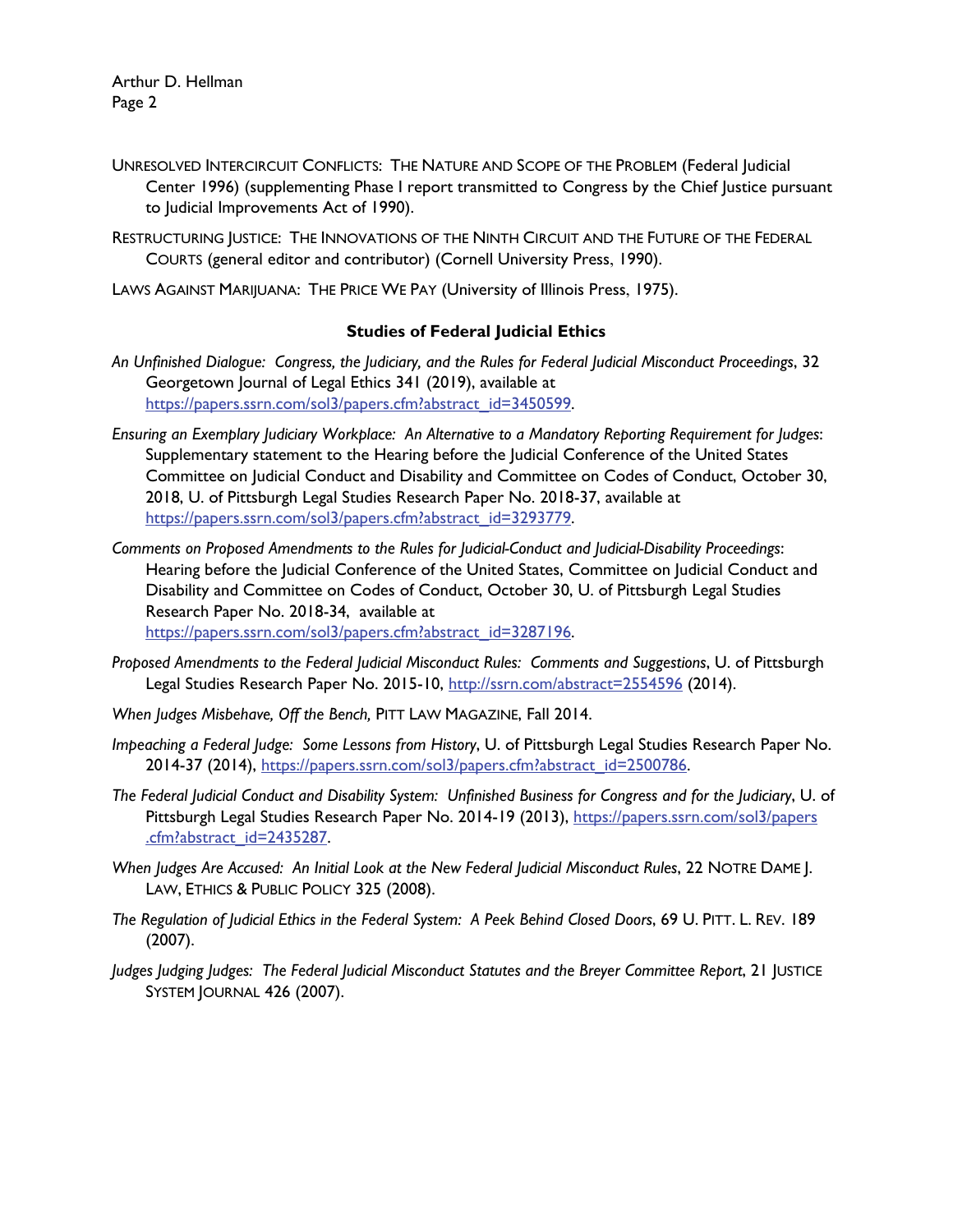Arthur D. Hellman Page 3

## **Studies of Federal Jurisdiction**

- *Snapback, Version 2.0: The Best Solution to the Problem of Snap Removal*: Supplementary Statement to the Hearing Before the House Committee on the Judiciary -- Subcommittee on Courts, Intellectual Property, and the Internet, November 14, 2019, U. of Pittsburgh Legal Studies Research Paper No. 2020-01, available at https://papers.ssrn.com/sol3/papers.cfm?abstract\_id=3513048.
- *Snapback! A Narrowly Tailored Legislative Solution to the Problem of Snap Removal*, Hearing Before the House Committee on the Judiciary -- Subcommittee on Courts, Intellectual Property, and the Internet, November 14, 2019, U. of Pittsburgh Legal Studies Research Paper No. 2019-23, available at https://papers.ssrn.com/sol3/papers.cfm?abstract\_id=3489213.
- *The "Fraudulent Joinder Prevention Act of 2016": A New Standard and a New Rationale for an Old Doctrine*, THE FEDERALIST SOCIETY REVIEW, Vol. 17, at 34 (2016), U. of Pittsburgh Legal Studies Research Paper No. 2016-19, https://papers.ssrn.com/sol3/papers.cfm?abstract\_id=2812934.
- *Neutralizing the Stratagem of "Snap Removal": A Proposed Amendment to the Judicial Code*, FEDERAL COURTS LAW REVIEW, Vol. 9, Issue 3, at 103, Summer 2016 (with Lonny Hoffman, Thomas D. Rowe, Jr., Joan E. Steinman and Georgene M. Vairo), U. of Pittsburgh Legal Studies Research Paper No. 2016-23, https://papers.ssrn.com/sol3/papers.cfm?abstract\_id=2821913.
- *A First Look at the Proposed "Fraudulent Joinder Prevention Act of 2015*," U. of Pittsburgh Legal Studies Research Paper No. 2015-35, http://papers.ssrn.com/sol3/papers.cfm?abstract\_id=2669532.

# **Studies of the United States Supreme Court**

- *Reining In the Supreme Court: Are Term Limits the Answer?*, in REFORMING THE COURT: TERM LIMITS FOR SUPREME COURT JUSTICES (Roger C. Cramton and Paul D. Carrington eds.) (Carolina Academic Press 2006).
- *Never the Same River Twice: The Empirics and Epistemology of Intercircuit Conflicts*, 63 U. PITT. L. REV. 81-157  $(2001).$
- *Light on a Darkling Plain: Intercircuit Conflicts in the Perspective of Time and Experience*, 1998 SUPREME COURT REVIEW 247-302 (1999).
- *The Shrunken Docket of the Rehnquist Court*, 1996 SUPREME COURT REVIEW 403-438 (1997).
- *By Precedent Unbound: The Nature and Extent of Unresolved Intercircuit Conflicts*, 56 U. PITT. L. REV. 693-800 (1995).
- *Preserving the Essential Role of the Supreme Court: A Comment on Justice Rehnquist's Proposal*, 14 FLA. ST. U.L. REV. 15-34 (1986).
- *Case Selection in the Burger Court: A Preliminary Inquiry*, 60 NOTRE DAME L. REV. 947-1055 (1985).
- *The Proposed Intercircuit Tribunal: Do We Need It? Will It Work?*, 11 HASTINGS CONST. L.Q. 375-456 (1984).
- *"Granted, Vacated, and Remanded": Shedding Light on a Dark Corner of Supreme Court Practice*, 67 JUDICATURE 389-401 (1984).
- *The Supreme Court's Second Thoughts: Summary Reconsideration Orders and Denials of Review in Cases Held for Plenary Decisions*, 11 HASTINGS CONST. L.Q. 5-41 (1983).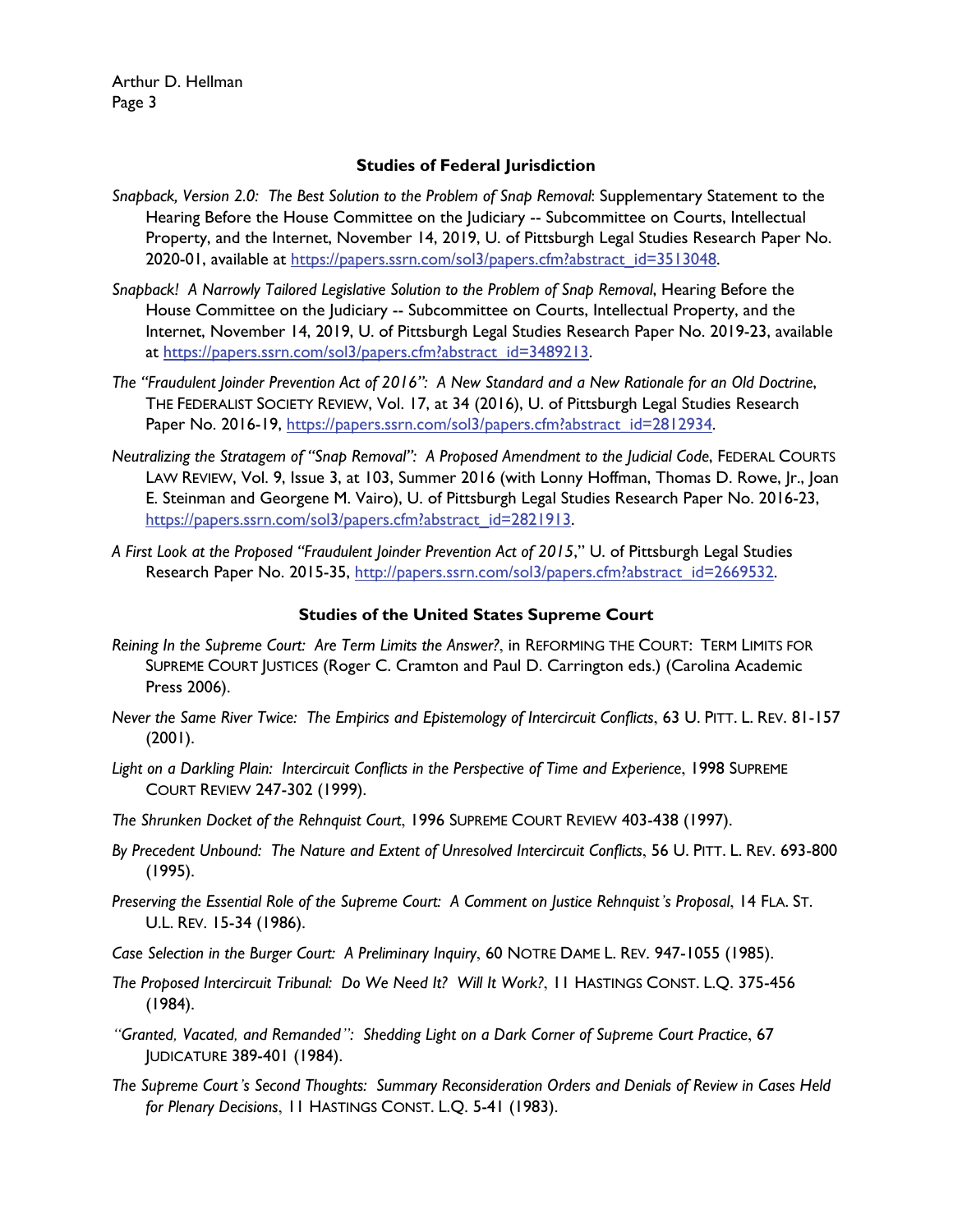- *Error Correction, Lawmaking, and the Supreme Court's Exercise of Discretionary Review*, 44 U. PITT. L. REV. 795-877 (1983).
- *The Supreme Court, the National Law, and the Selection of Cases for the Plenary Docket*, 44 U. PITT. L. REV. 521-634 (1983).
- *Caseload, Conflicts, and Decisional Capacity: Does the Supreme Court Need Help?*, 67 JUDICATURE 28-48 (1983).
- *How Not to Help the Supreme Court*, 69 A.B.A. J. 750-754 (1983).
- *The Supreme Court and Civil Rights: The Plenary Docket in the 1970's*, 58 ORE. L. REV. 3-60 (1979).
- *The Business of the Supreme Court Under The Judiciary Act of 1925: The Plenary Docket in the 1970's*, 91 HARV. L. REV. 1709-1803 (1978).
- *The Supreme Court and Statutory Law: The Plenary Docket in the 1970's*, 40 U. PITT. L. REV. 1-45 (1978).
- *The Many Roles of the Supreme Court and the Constraints of Time and Caseload*, 7 U. TOLEDO L. REV. 399- 430 (1976) (with A. Leo Levin).

#### **Studies of the Federal Courts of Appeals**

- *Statement on "Bringing Justice Closer to the People: Examining Ideas for Restructuring the Ninth Circuit*," U. of Pittsburgh Legal Studies Research Paper No. 2017-03, https://papers.ssrn.com/sol3/papers.cfm ?abstract\_id=2938699.
- *"The Law of the Circuit" Revisited: What Rule for Majority Rule?*, 32 SOUTHERN ILLINOIS U. L.J. 625 (2008).
- *Assessing Judgeship Needs in the Federal Courts of Appeals: Policy Choices and Process Concerns*, 5 J. APP. PRAC. & PROCESS 239-270 (2003).
- *Chief Judge Procter Hug, Jr. and the Split That Didn't Happen*, 3 NEVADA L.J. 13-20 (2002).
- *Getting It Right: Panel Error and the En Banc Process in the Ninth Circuit Court of Appeals*, 34 U.C. DAVIS L. REV. 425-469 (2000).
- *The Unkindest Cut: The White Commission Proposal to Restructure the Ninth Circuit*, 73 S. CAL. L. REV. 377- 402 (2000).
- *Precedent, Predictability, and Federal Appellate Structure*, 60 U. PITT. L. REV. 1029-1109 (1999).
- *Dividing the Ninth Circuit: An Idea Whose Time Has Not Yet Come*, 57 MONT. L. REV. 261-290 (1996).
- *Breaking the Banc: The Common Law Process in the Large Appellate Court*, 23 ARIZ. ST. L.J. 915-989 (1991) (with Foreword by Hon. William C. Canby, Judge, Ninth Circuit Court of Appeals).
- *Jumboism and Jurisprudence: The Theory and Practice of Precedent in the Large Appellate Court*, 56 U. CHI. L. REV. 541-601 (1989).
- *Central Staff in Appellate Courts: The Experience of the Ninth Circuit*, 68 CAL. L. REV. 937-1003 (1980).

*Legal Problems of Dividing a State Between Federal Judicial Circuits*, 122 U. PA. L. REV. 1188-1281 (1974). **Other Articles**

*Another Voice for the "Dialogue": Federal Courts as a Litigation Course*, 53 ST. LOUIS U. L.J. 761 (2009) (symposium issue).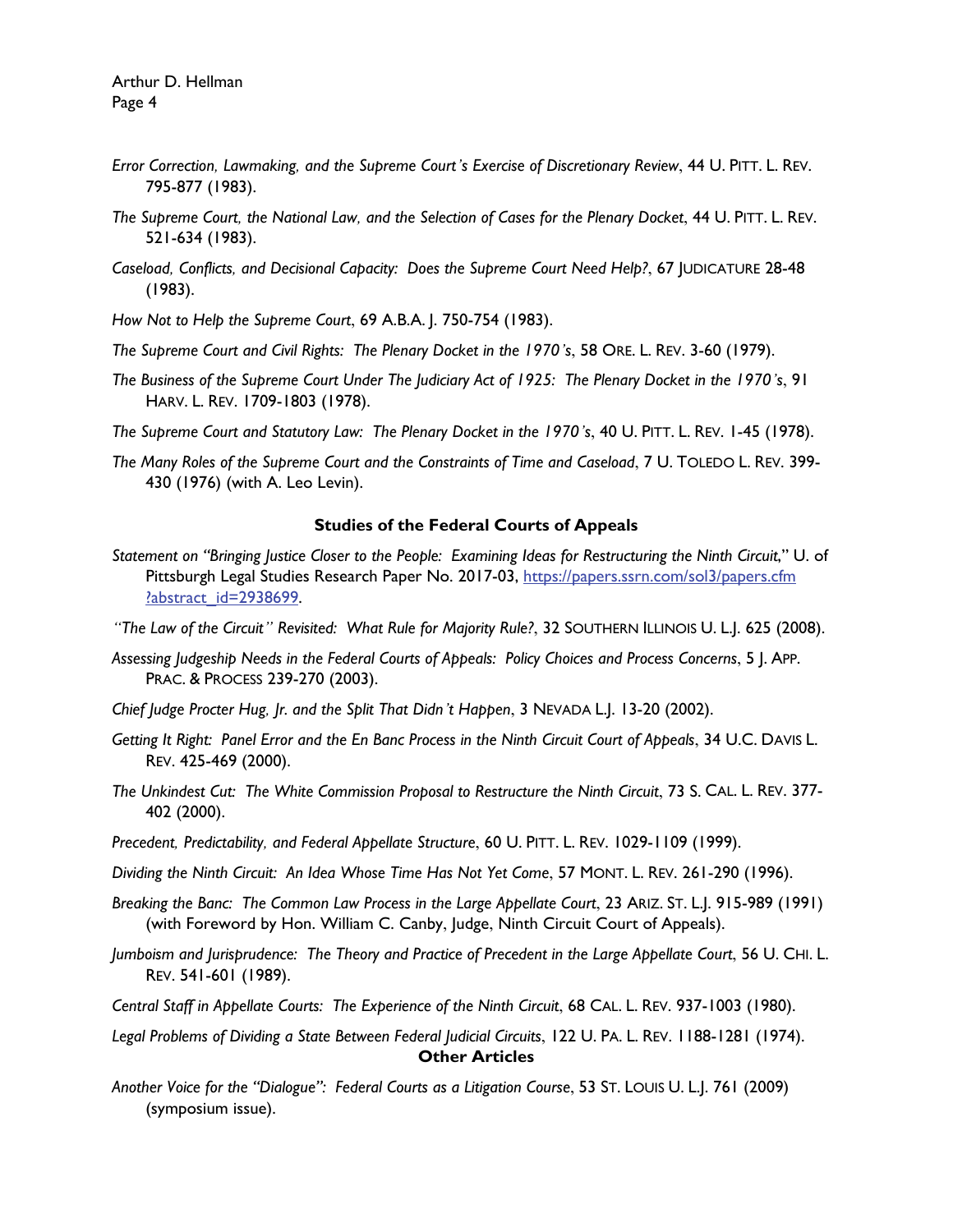- *Justice O'Connor and "The Threat to Judicial Independence": The Cowgirl Who Cried Wolf?*, 39 ARIZ. ST. L.J. 845 (2007).
- *The View from the Trenches: A Report on the Breakout Sessions at the 2005 National Conference on Appellate Justice*, 8 J. APP. PRAC. & PROC. 141 (2006).
- *Sex, Drugs, and Democracy: Who's Afraid of Free Speech?*, 41 BRANDEIS L.J. 417-445 (2003).
- *Judicial Activism: The Good, The Bad, and the Ugly*, 21 MISS. COLL. L. REV. 253-265 (2002).
- *Deciding Who Decides: Understanding the Realities of Judicial Reform (Review Essay)*, 15 LAW & SOCIAL INQUIRY 343-361 (1990).
- *Foreword: Exploring the Mysteries of the Least Known Branch*, 21 ARIZ. ST. L.J. 33-37 (1989).
- *Courting Disaster* (Review Essay), 39 STAN. L. REV. 297-316 (1986).

#### **Congressional Testimony**

- *Examining the Use of "Snap" Removals to Circumvent the Forum Defendant Rule*: Hearing Before the Subcommittee on Courts, Intellectual Property, and the Internet of the House Committee on the Judiciary, Washington, D.C., Nov. 14, 2019.
- *Bringing Justice Closer to the People: Examining Ideas for Restructuring the Ninth Circuit*: Hearing Before the Subcommittee on Courts, Intellectual Property, and the Internet of the House Committee on the Judiciary, Washington, D.C., Mar. 16, 2017.
- *An Examination of the Judicial Conduct and Disability System*: Hearing Before the Subcommittee on Courts, Intellectual Property, and the Internet of the House Committee on the Judiciary, Washington, D.C., Apr. 25, 2013.
- *H.R. 5281*, *"Removal Clarification Act of 2010"*: Hearing Before the Subcommittee on Courts and Competition Policy of the House Committee on the Judiciary, Washington, D.C., May 25, 2010.
- *Examining the State of Judicial Recusals After Caperton v. A.T. Massey*: Hearing Before the Subcommittee on Courts and Competition Policy of the House Committee on the Judiciary, Washington, D.C., Dec. 10, 2009.
- *To Consider the Impeachment of Samuel B. Kent of the Southern District of Texas*:Hearing Before the Task Force on Judicial Impeachment of the House Committee on the Judiciary, Washington, D.C., June 3, 2009.
- *H. Res. 916, "Impeaching Manuel L. Real, judge of the United States District Court for the Central District of California, for high crimes and misdemeanors"*: Hearing Before the Subcommittee on Courts, the Internet and Intellectual Property of the U.S. House of Representatives Committee on the Judiciary, Washington, D.C., Sept. 21, 2006.
- *H.R. 5219, the "Judicial Transparency and Ethics Enhancement Act of 2006"*: Hearing Before the Subcommittee on Crime, Terrorism, and Homeland Security of the U.S. House of Representatives Committee on the Judiciary, Washington, D.C., June 29, 2006.
- *Federal Jurisdiction Clarification Act*: Hearing Before the Subcommittee on Courts, the Internet and Intellectual Property of the U.S. House of Representatives Committee on the Judiciary, Washington, D.C., Nov. 15, 2005.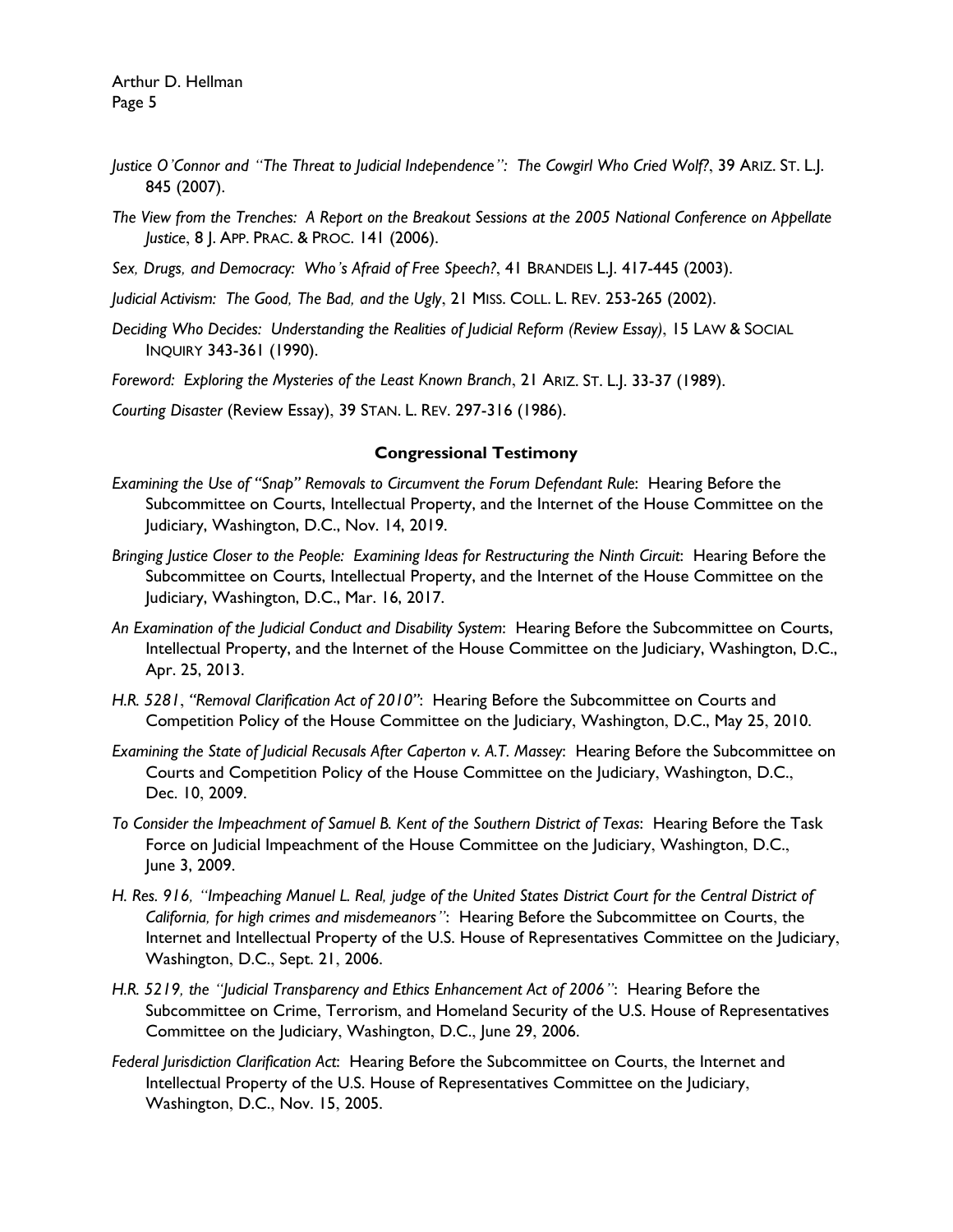- *Holmes Group, the Federal Circuit, and the State of Patent Appeals*: Hearing Before the Subcommittee on Courts, the Internet, and Intellectual Property of the U.S. House of Representatives Committee on the Judiciary, Washington, D.C., Mar. 17, 2005.
- *H.R. 3799, the "Constitution Restoration Act of 2004"*: Hearing Before the Subcommittee on Courts, the Internet, and Intellectual Property of the U.S. House of Representatives Committee on the Judiciary Washington, D.C., Sept. 13, 2004.
- *Ninth Circuit Court of Appeals Judgeship and Reorganization Act of 2003*: Hearing Before the Subcommittee on Courts, the Internet, and Intellectual Property of the U.S. House of Representatives Committee on the Judiciary, Washington, D.C., Oct. 21, 2003.
- *The Federal Judiciary: Is There a Need for Additional Federal Judges?* Hearing Before the Subcommittee on Courts, the Internet, and Intellectual Property of the U.S. House of Representatives Committee on the Judiciary, Washington, D.C., June 24, 2003.
- *Ninth Circuit Court of Appeals Reorganization Act of 2001*: Hearing before the Subcommittee on Courts, the Internet, and Intellectual Property of the U.S. House of Representatives Committee on the Judiciary, Washington, D.C., July 23, 2002.
- *Unpublished Judicial Opinions:* Hearing before the Subcommittee on Courts, the Internet, and Intellectual Property of the U.S. House of Representatives Committee on the Judiciary, Washington, D.C., June 27, 2002.
- *The Operations of Federal Judicial Misconduct and Recusal Statutes:* Hearing before the Subcommittee on Courts, the Internet, and Intellectual Property of the U.S. House of Representatives Committee on the Judiciary, Washington, D.C., Nov. 29, 2001.
- *Final Report of the Commission on Structural Alternatives for Federal Courts of Appeals*: Hearing before the Subcommittee on Courts and Intellectual Property of the U.S. House of Representatives Committee on the Judiciary, Washington, D.C., July 22, 1999.
- *Judicial Reform Act of 1997*: Hearing before the Subcommittee on Courts and Intellectual Property of the U.S. House of Representatives Committee on the Judiciary, Washington, D.C., May 14, 1997.
- *Ninth Circuit Court of Appeals Reorganization Act of 1995*: Hearing before the Judiciary Committee of the United States Senate, Washington, D.C., Sept. 13, 1995.

#### **Selected Presentations**

- Presenter and member of organizing committee, Federal Practice Institute, Pittsburgh, PA., Oct. 25, 2019. Sponsors: Pennsylvania Bar Association Federal Practice Committee and the University of Pittsburgh School of Law.
- Organizer and principal moderator, conference on "A Court Transformed: The Ninth Circuit, the 1978 Judgeship Act, and the Carter Judges," Richard H. Chambers Courthouse, Pasadena, CA, Feb. 17, 2018. Sponsors: California Academy of Appellate Lawyers, Appellate Courts Section of the Los Angeles County Bar Association, Department of Political Science of Loyola Marymount University, and Ninth Judicial Circuit Historical Society.
- Panel member, Spring 2017 meeting of American Academy of Appellate Lawyers, Boston, Mass., Apr. 9, 2017. Topic: "The Strategic Use of Amici."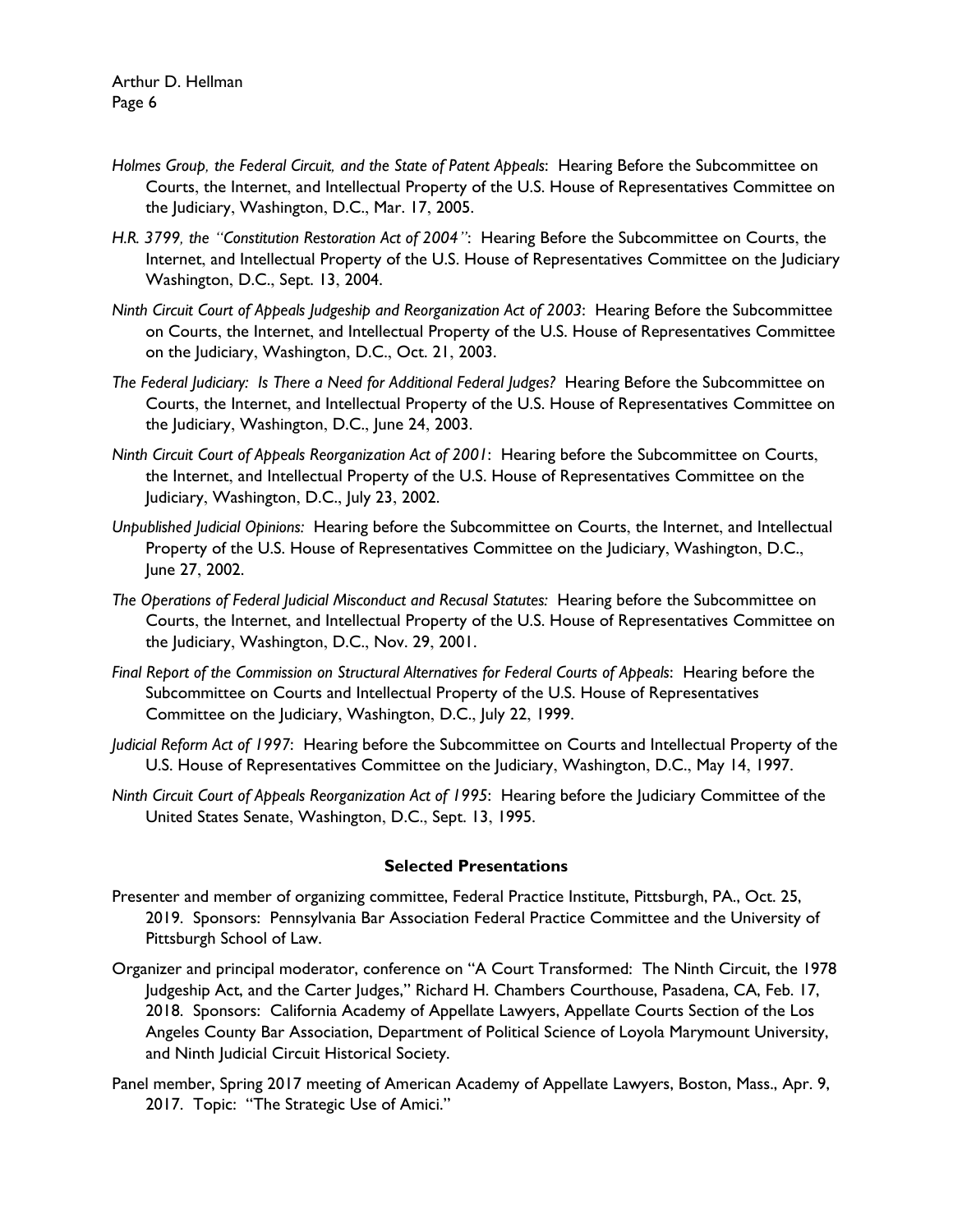- Panel member, 2016 Federalist Society Lawyers Convention, Washington, D.C., Nov. 19, 2016. Topic: "Using Judicial Processes for Political Purposes" (Legal Education & Professional Responsibility Practice Group).
- Speaker, Conference on "Are the Cases Out There? Scrutinizing the Supreme Court's Declining Docket," sponsored by the Center for Judicial Engagement of the Institute for Justice, Arlington, Va., Oct. 4, 2016.
- Speaker at Spring Task Force Summit, American Legislative Exchange Council Civil Justice Task Force, Pittsburgh, May 2016. Topic: fraudulent joinder and federal removal jurisdiction.
- Panel member, CLE program sponsored by Federal Court section of Allegheny County Bar Association, Pittsburgh, May 2016. Topic: Third Circuit Review.
- Panel member, meeting of National College of Business Court Judges. Las Vegas, Nev., December 2015. Topic: minimal diversity and fraudulent joinder.
- Panel member, Federalist Society 2008 National Lawyers Convention, Washington, D.C., Nov. 20, 2008. Topic: "The Disciplining of Federal Judges."
- Conference Reporter, Steering Committee member, and speaker, 2005 National Conference on Appellate Justice, Washington, D.C., November 2005. Conference sponsors: Federal Judicial Center, National Center for State Courts, Institute for Judicial Administration, and American Academy of Appellate Lawyers.
- Co-organizer (with Professor Stephen L. Wasby and Dean Toni Massaro) and speaker, Ninth Circuit Court of Appeals Conference, Tucson, Arizona, September 2005. Conference sponsor: University of Arizona James E. Rogers College of Law. Proceedings published at 48 ARIZ. L. REV. 221-367 (2006).
- Speaker at program sponsored by Program in Public Law at Duke University Law School, Durham, NC, Apr. 9, 2005. Topic: "Should Life Tenure for Supreme Court Justices Be Reconsidered?"
- Panel member, Socio Legal Studies Association Annual Conference, Glasgow, UK, April 2004. Topic: "Freedom of Expression Today."
- Speaker at program on judicial selection sponsored by Mississippi College of Law, Jackson, Miss., Nov. 8, 2001. Topic: "Judicial Activism: The Good, the Bad, and the Ugly."
- Speaker at program sponsored by Ninth Circuit Court of Appeals to honor former Chief Judge James R. Browning, San Francisco, CA, Sept. 21, 2001. Topic: "The Crucible of the Modern Ninth Circuit." Proceedings published at 63 MONT. L. REV. 251 (2002).
- Panel member, program on "Crime and the Internet," Annual Meeting of the Southeastern Conference of the American Association of Law Schools, Hilton Head, S.C., July 20, 2001. Topic: "A First Amendment Perspective."
- Panel member, program on "Justice System Reform: Moving Beyond the Quayle Report," Annual Meeting, American Judicature Society, San Francisco, Aug. 8, 1992.
- Speaker at Ninth Circuit Judicial Conference, Anchorage, Alaska, June 1990. Topic: "Landmark Study of Ninth Circuit Innovations Previewed." (Remarks reported at 132 F.R.D. 110.)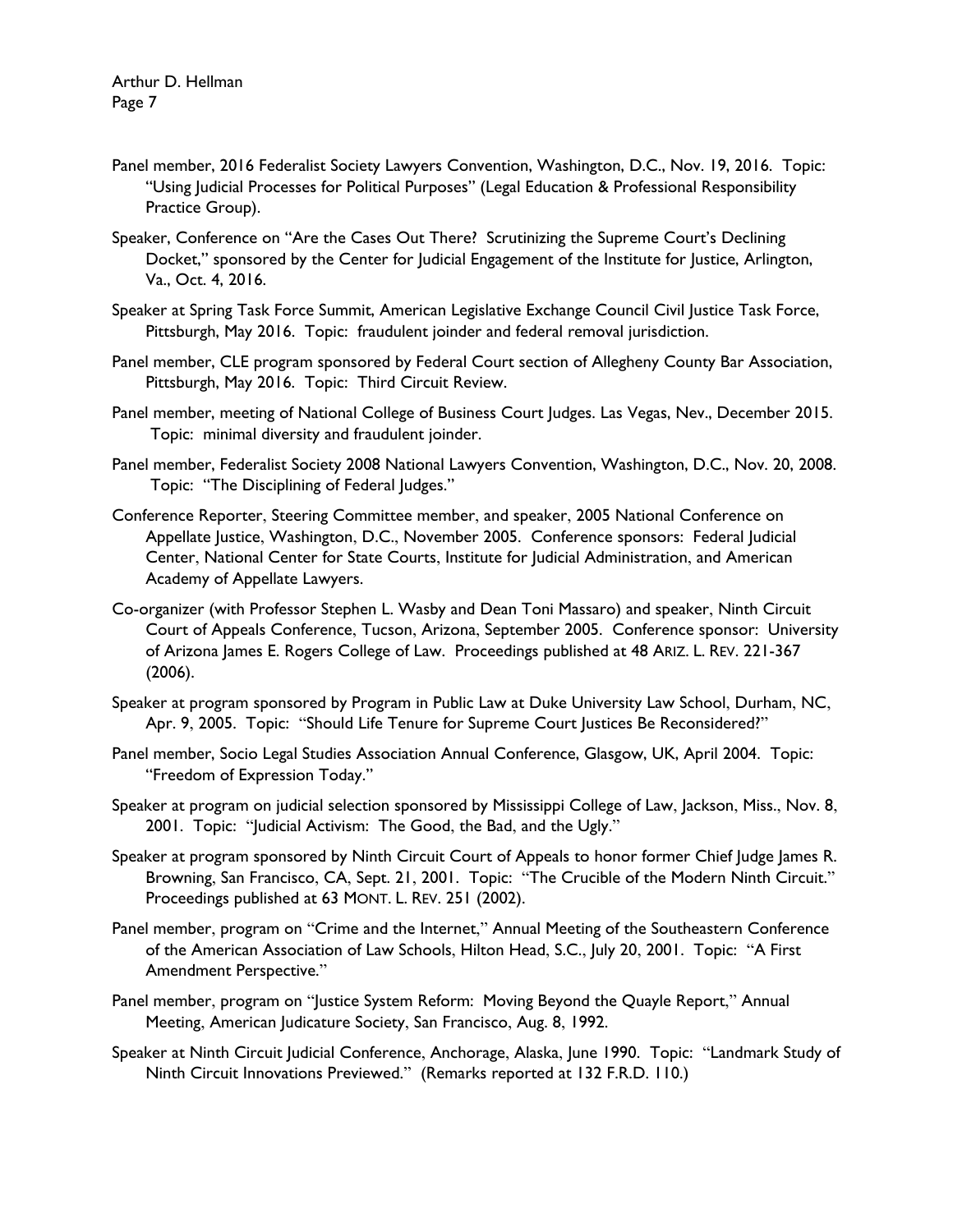- Speaker at Ninth Circuit Judicial Conference, Coeur d'Alene, Idaho, August 1988. Topic: "Evaluation of Adjudication Changes."
- Co-chairman and speaker, National Conference on Empirical Research in Judicial Administration, Tempe, Ariz., March 1988.
- Panel member, Symposium on "Case Selection by the Supreme Court: Is There a Problem?" New York University School of Law, Nov. 1, 1986.
- Panel member, program on "When Values Collide: Judicial Independence v. Judicial Elections," Annual Meeting, American Judicature Society, New York City, Aug. 9, 1986.
- Faculty member, Practicing Law Institute program on Federal Appellate Practice, New York City, August 1984. Topic: "Case Selection in the United States Supreme Court."
- Panel member, program on "Rx for an Overburdened Supreme Court: Is Relief in Sight?" Midyear Meeting, American Judicature Society (transcript of proceedings published in 67 JUDICATURE 394 (1983)).
- Speaker at Ninth Circuit Judicial Conference, Kauai, Hawaii, July 1983. Topic: "The Proposed Intercircuit Tribunal: A Non-Solution to a Non-Problem."

# **Other Professional Activities and Honors**

- Chair of Subcommittee on Legislation and member of Executive Council of the Pennsylvania Bar Association Federal Practice Committee.
- Member, Executive Committee of the Professional Responsibility and Legal Education Practice Group of the Federalist Society.
- Elected Fellow of the American Academy of Appellate Lawyers, 2005.

University of Pittsburgh Chancellor's Distinguished Research Award, 2002.

- Member, Ninth Circuit Court of Appeals Evaluation Committee, 1999-2001 (appointed by Chief Judge Hug to 10-person committee whose mission was "to examine the existing policies, practices and administrative structure of the Ninth Circuit Court of Appeals, in order to make recommendations to its judges to improve the delivery of justice in the region it serves.").
- Selected by Federal Judicial Center to design and conduct study of intercircuit conflicts requested by Congress in section 302 of the Judicial Improvements Act of 1990.
- Chair, American Judicature Society Civil Justice Reform Committee.
- Conferee, Summit on Civil Justice System Improvements, Washington, D.C., December 1993.
- Reporter, National Workshop for Court of Appeals Judges, Washington, D.C., February 1993.
- Reporter and Conferee, National Conference on Federal-State Judicial Relationships, Orlando, Fla., April 1992.
- Fellow of the American Bar Foundation (elected 1988).
- Member, Executive Drafting Committee, American Judicature Society Judicial Elections Project.
- Member, Board of Directors, American Judicature Society, 1985-1989.